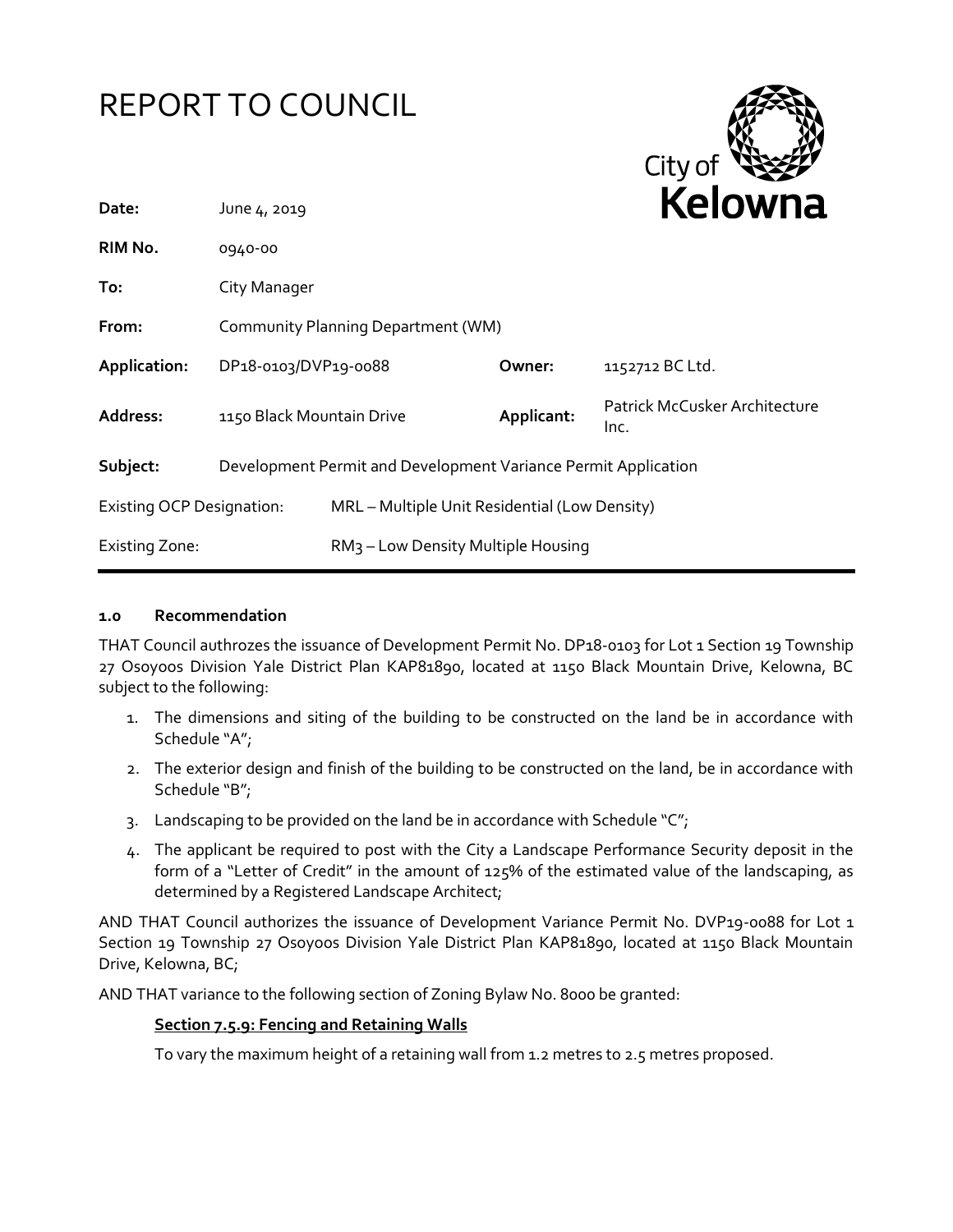AND THAT Council's consideration of this Development Permit and Development Variance Permit be considered subsequent to the outstanding conditions of approval as set out in Schedule "A" attached to the Report from the Community Planning Department dated June 4, 2019;

AND THAT the applicant be required to complete the above noted conditions of Council's approval of the Development Permit Application in order for the permits to be issued;

AND FURTHER THAT this Development Permit is valid for two (2) years from the date of Council approval, with no opportunity to extend.

# **2.0 Purpose**

To consider the form and character of a multi-family residential development and to consider a variance to increase the maximum height of a retaining wall.

## 3.0 **Community Planning**

Community Planning is recommending support for the proposed 26 unit multi-family residential development project. The application meets the Official Community Plan (OCP) Comprehensive Development Permit Area design guidelines and the intent of the original Bell Mountain Area Structure Plan. The proposed town house style development provides for a greater variety of housing within the Black Mountain area and is considered compatible with the existing neighborhood.

## **4.0 Proposal**

## 4.1 Project Description

The applicant is proposing a multi-family residential development consisting of 26 units in row house form. Each unit would contain three bedrooms and vary in size from approximately 1,430 ft<sup>2</sup> to 1,807 ft<sup>2</sup>. The 26 units would be contained in four separate buildings. Buildings 2 and 3, which front on Black Mountain Drive, will have entrance ways oriented off of the public street frontage. Buildings 1 and 4 will be accessed internally from the common access road.

The project meets the parking requirements of the Zoning Bylaw. Four visitor parking stalls are located at the end of the internal access route and hammerhead turnaround. The majority of the parking for residents is provided in garages and driveways in tandem configuration with three end units having side by side configuration.

The form and character of the buildings have a contemporary exterior using natural colours and materials such as brick and wood. The four buildings are staggered and stepped to provide greater visual interest from Black Mountain Road.



**ILLUSTRATION 01 (VIEW FROM BLACK MOUNTAIN DRIVE)**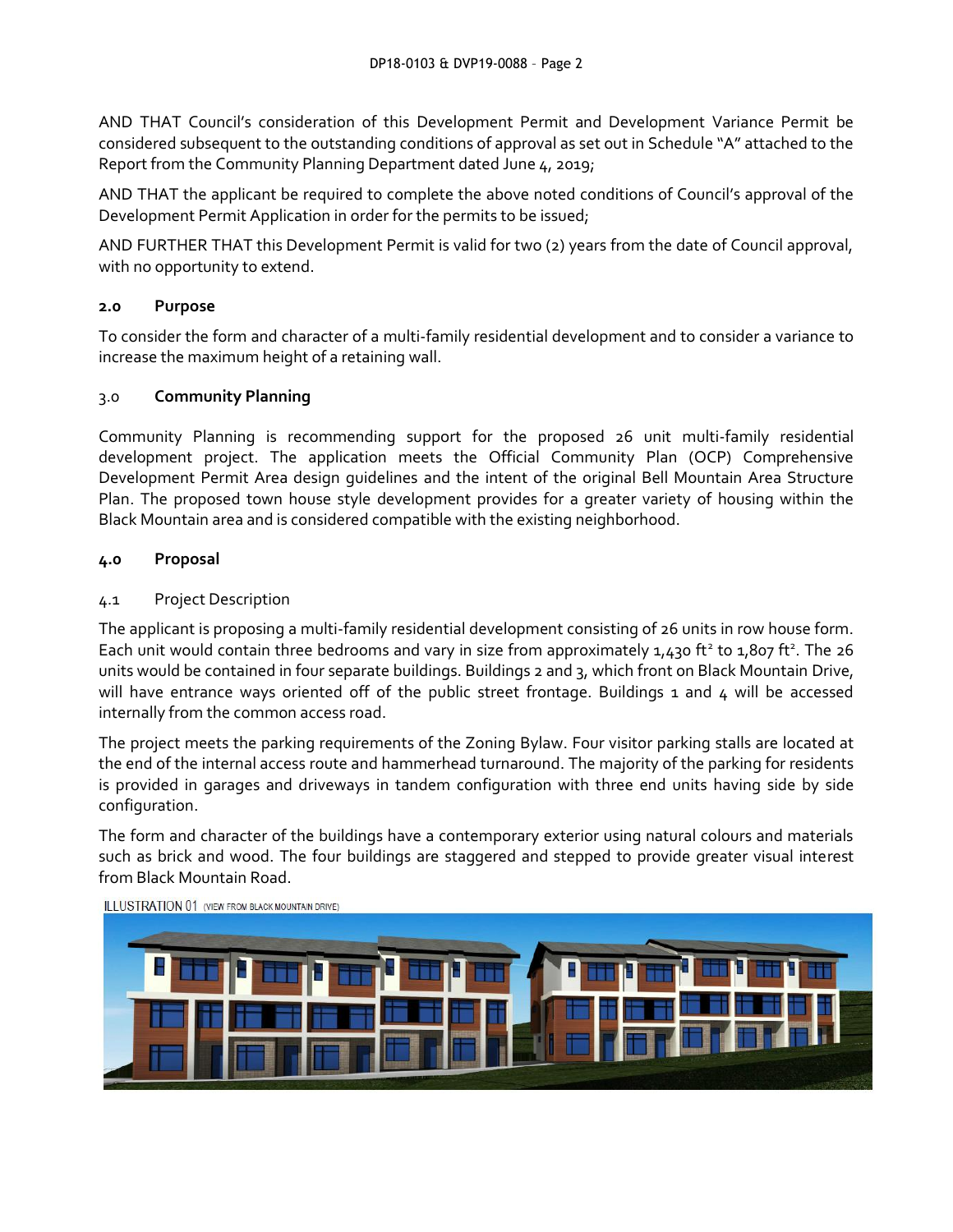## Variance – Retaining Wall Height

The applicant is requesting a variance to the maximum permitted height of a retaining wall from 1.2 m to 2.5 m to accommodate entrance ways and an internal pedestrian walkway along Black Mountain Drive for Buildings 2 and 3. Given the site conditions and the existing multi-use path on the west side of Black Mountain Drive there is limited space to grade or tier a retaining wall to meet the bylaw requirements. The proposed wall would be overheight for approximately 27 m along the Black Mountain Drive frontage.

The positioning and height of the proposed retaining wall supports the associated pedestrian oriented entrance ways along the fronting street. As the provision of the features aids in meeting the objectives and guidelines of the OCP's Comprehensive Development Permit Area, staff are supportive of the variance. Further, the wall is not anticipated to have any significant negative visual impact.

### 4.2 Site Context

Specifically, adjacent land uses are as follows:

| <b>Orientation</b> | Zoning                                         | <b>Land Use</b>                   |
|--------------------|------------------------------------------------|-----------------------------------|
| North              | P <sub>3</sub> – Parks and Open Space          | <b>Black Mountain Golf Course</b> |
| East               | RM <sub>3</sub> - Low Density Multiple Housing | Vacant                            |
| South              | A1 - Agriculture                               | Residential                       |
| West               | RU1h - Large Lot Housing (Hillside Area)       | Residential                       |

# **Subject Property Map:** 1150 Black Mountain Drive

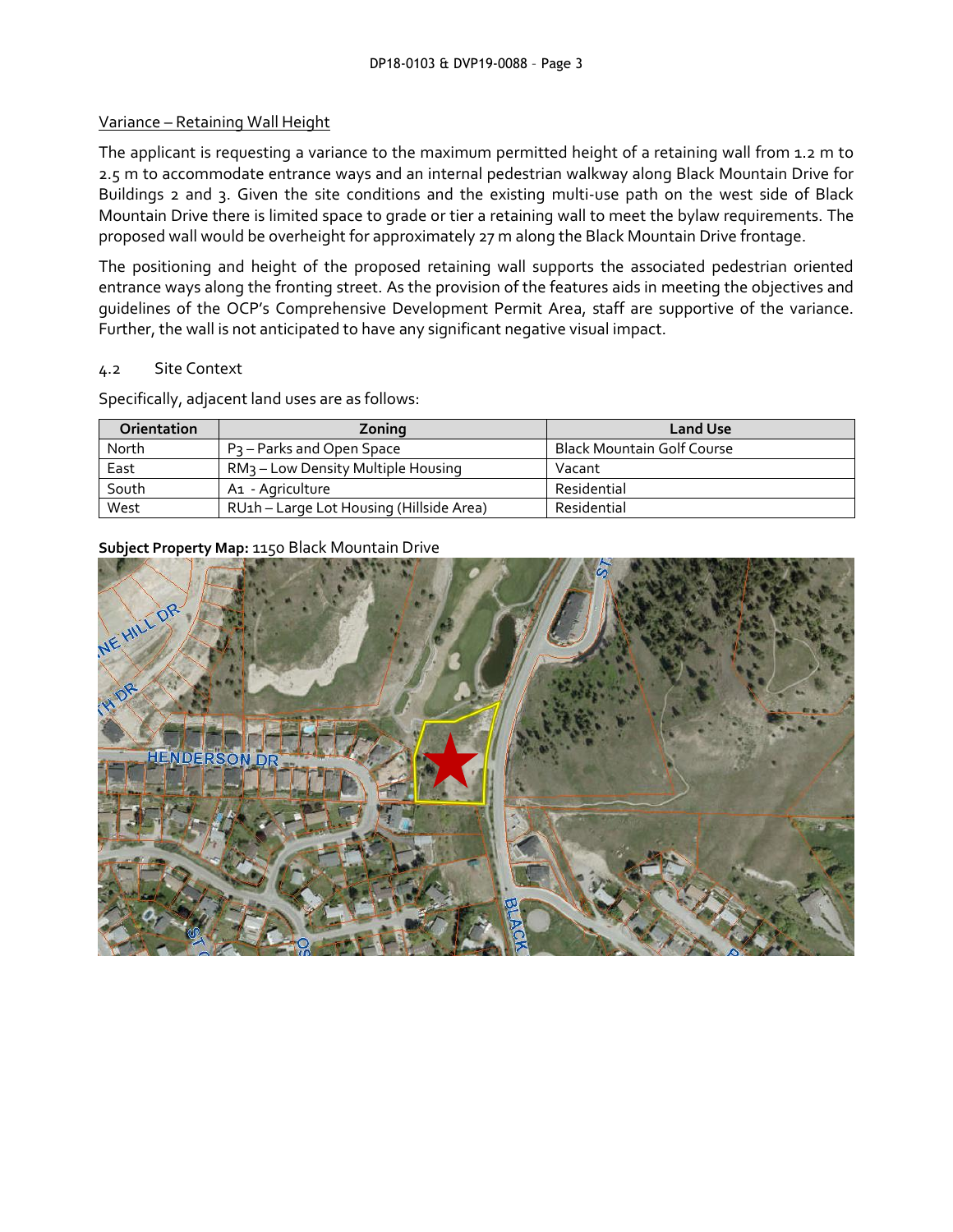| <b>Zoning Analysis Table</b>                                                          |                                                                                      |                   |  |  |
|---------------------------------------------------------------------------------------|--------------------------------------------------------------------------------------|-------------------|--|--|
| <b>CRITERIA</b>                                                                       | <b>RM3 ZONE REQUIREMENTS</b>                                                         | <b>PROPOSAL</b>   |  |  |
|                                                                                       | Development Regulations                                                              |                   |  |  |
| Floor Area Ratio                                                                      | 0.77                                                                                 | 0.59              |  |  |
| Site Coverage (buildings)                                                             | 40%                                                                                  | 26%               |  |  |
| Site Coverage (including buildings,<br>driveways, and parking areas)                  | 65%                                                                                  | 48%               |  |  |
| Height                                                                                | 10 m / 3 storeys                                                                     | 10 m / 3 storeys  |  |  |
| Front Yard                                                                            | 4.5 m                                                                                | 4.5 m             |  |  |
| Side Yard (south)                                                                     | 4.0 m                                                                                | 4.0 m             |  |  |
| Side Yard (north)                                                                     | 4.0 m                                                                                | 4.0 m             |  |  |
| Rear Yard                                                                             | 7.5 m                                                                                | 7.5 <sub>m</sub>  |  |  |
|                                                                                       | <b>Other Regulations</b>                                                             |                   |  |  |
| Minimum Parking Requirements                                                          | 2 stalls / 3 bedroom = $52$<br>1 stall / 7 unit visitor = $4$<br>Total = $56$ stalls | Total: 56 stalls  |  |  |
| Private Open Space                                                                    | 25 m <sup>2</sup> per 3 bedroom<br>Total: $650 \text{ m}^2$                          | $766 \text{ m}^2$ |  |  |
| Minimum drive aisle width                                                             | 6.0 <sub>m</sub>                                                                     | 6.0 <sub>m</sub>  |  |  |
| Maximum Retaining Wall Height                                                         | 1.2 <sub>m</sub>                                                                     | $2.5 \, \text{m}$ |  |  |
| <b>O</b> Indicates a requested variance to Section 7.5.9: Fencing and Retaining Walls |                                                                                      |                   |  |  |

# 4.3 **Zoning Analysis Table**

## **5.0 Current Development Policies**

## 5.1 Kelowna Official Community Plan (OCP)

### **Development Process**

**Compact Urban Form.**<sup>1</sup> Develop a compact urban form that maximizes the use of existing infrastructure and contributes to energy efficient settlement patterns. This will be done by increasing densities (approximately 75 - 100 people and/or jobs located within a 400 metre walking distance of transit stops is required to support the level of transit service) through development, conversion, and re-development within Urban Centres (see Map 5.3) in particular and existing areas as per the provisions of the Generalized Future Land Use Map 4.1.

# **6.0 Technical Comments**

6.1 Development Engineering Department.

See Attachment A.

# **7.0 Application Chronology**

Date of Application Received: May 8, 2018 Date Public Consultation Completed: February 5, 2019

<sup>1</sup> <sup>1</sup> City of Kelowna Official Community Plan, Policy 5.2.3 (Development Process Chapter).